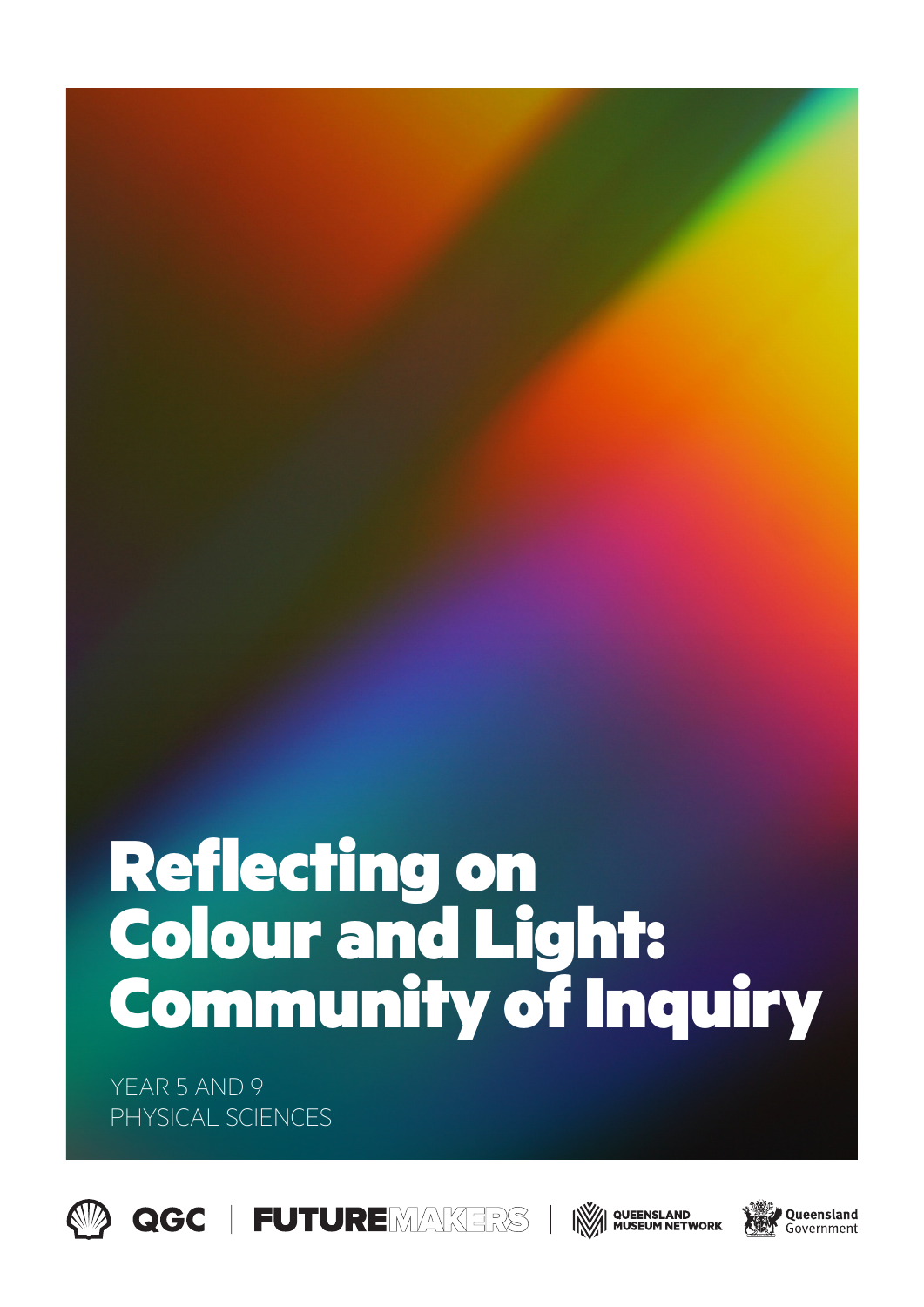# **Future Makers**

Future Makers is an innovative partnership between Queensland Museum Network and Shell's QGC business aiming to increase awareness and understanding of the value of science, technology, engineering and maths (STEM) education and skills in Queensland.

This partnership aims to engage and inspire people with the wonder of science, and increase the participation and performance of students in STEM-related subjects and careers — creating a highly capable workforce for the future.

Copyright © 2020 Queensland Museum and University of Queensland School of Education.







The images included in this teaching resource may be used for non-commercial, educational and private study purposes. They may not be reproduced for any other purpose, in any other form, without the permission of the Queensland Museum.

This teacher resource is produced by Future Makers, a partnership between Queensland Museum Network and Shell's QGC business, with support from the Australian Research Council and other parties to ARC Linkage Project LP160101374: The University of Queensland, Australian Catholic University Limited and Queensland Department of Education.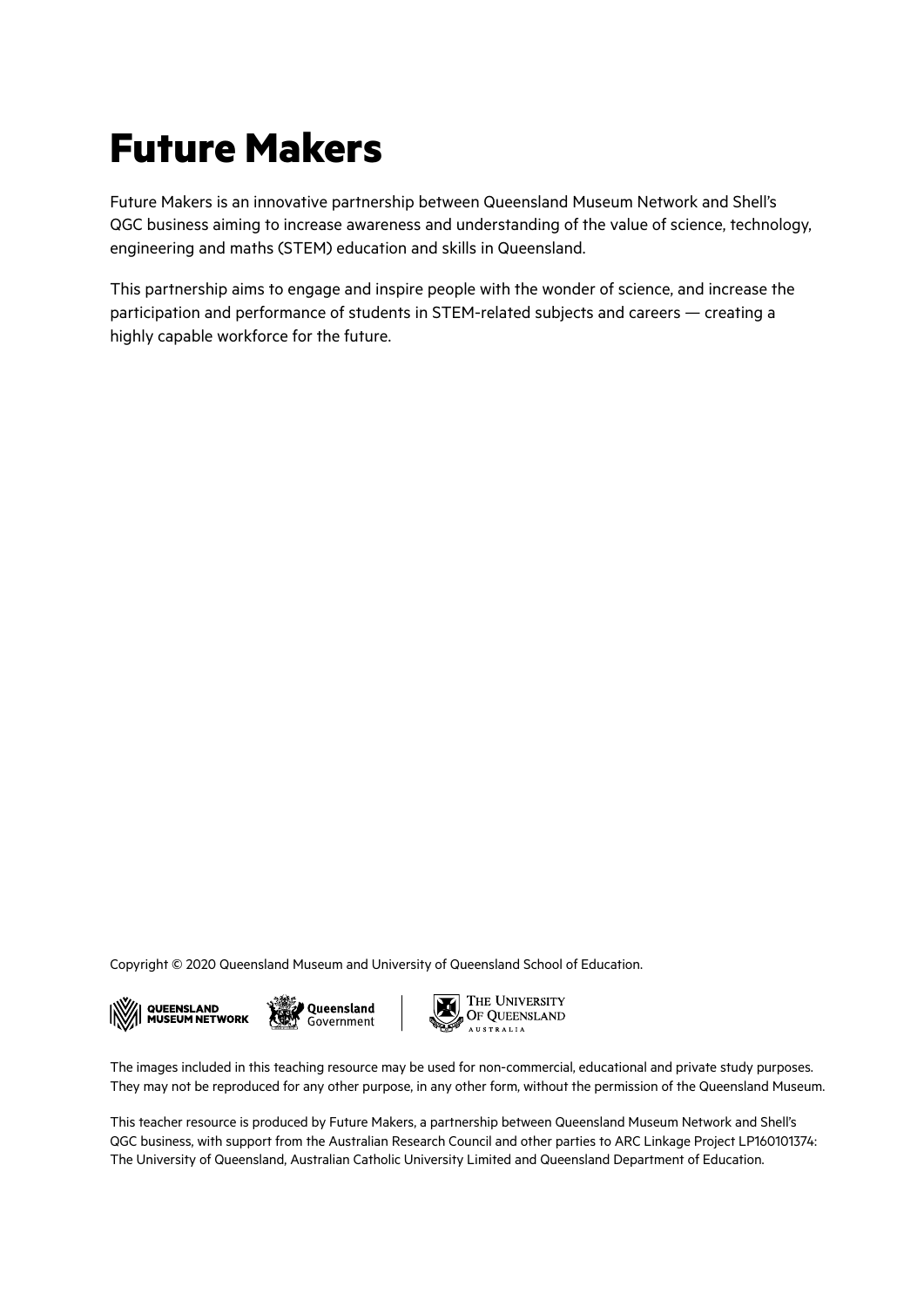## EVALUATE

### **Reflecting on Colour and Light: Community of Inquiry**

#### **Teacher Resource**

In this activity, students participate in a community of inquiry to review and reflect on learning and new understandings and skills. This process provides students with an opportunity to reach a deep, shared understanding of the concepts and issues underpinning the inquiry topic.

The community of inquiry is a structured, dialogic process that requires participants to ask open inquiry questions, listen and think, share ideas and consider alternative viewpoints. Problematic issues and concepts are discussed collaboratively within a supportive learning environment where all views are considered and respected. Reflecting on thinking is integral to the process.

The following engagement protocols are used during the community of inquiry process, and these should be included on the walls for all students to see.

- Listen attentively
- Build on and connect ideas
- Respect self, others and place
- Disagree reasonably and respectfully
- There may be many responses considered to be correct

In small groups, students discuss the following questions. Students then share their responses with the larger group; students should be encouraged to give reasons for their answers. You may like to record students' answers on a whiteboard or butchers paper.

- What more do we understand about colour and light?
- In what ways did our community assist us to gain new understandings?
- How can we apply these new understandings to the ways in which we interact with our world?
- What more would we like to know as individuals/as a community?